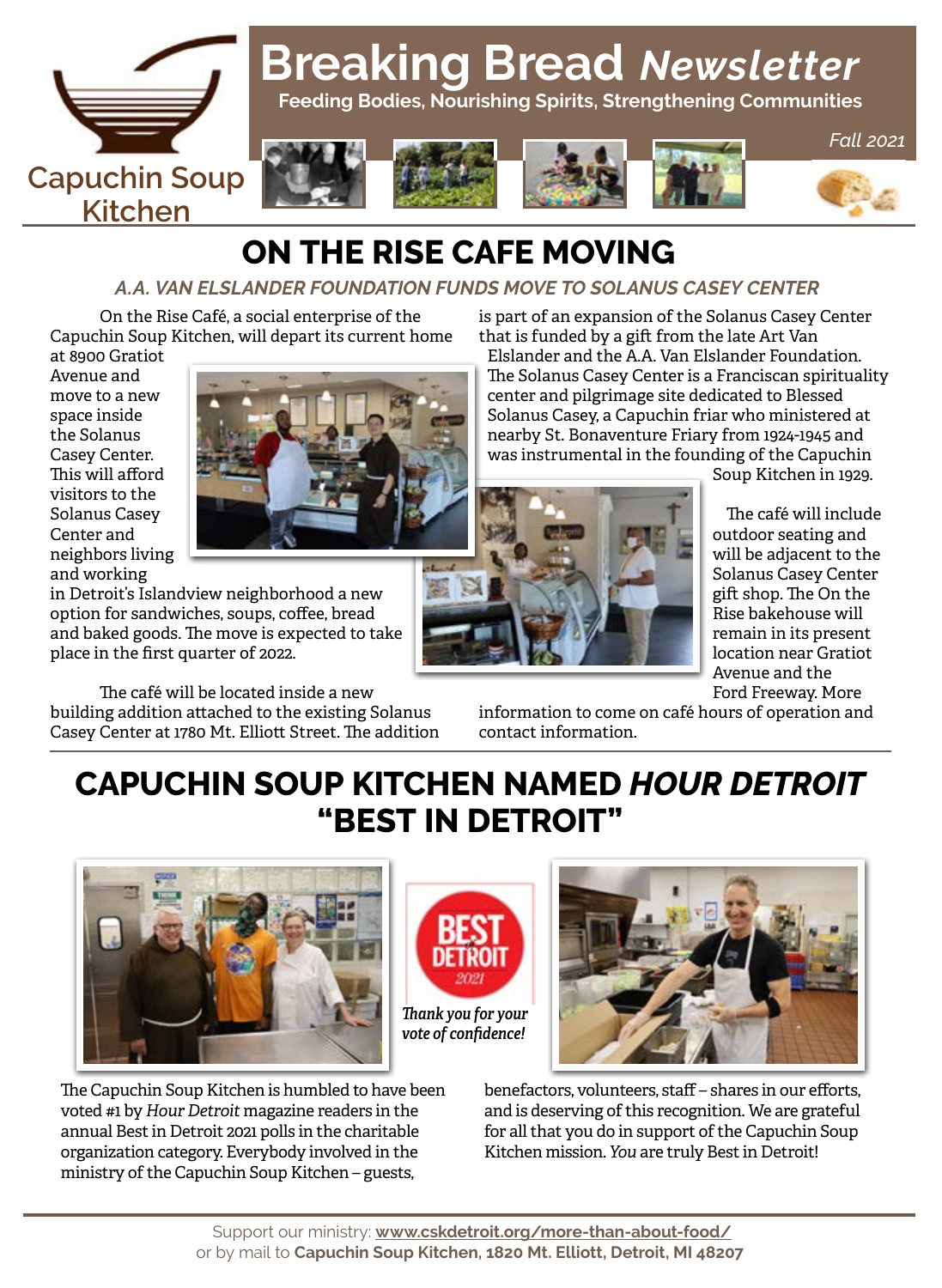### **WORKS OF MERCY**

#### **VOLUNTEERING RETURNS!**

**We are happy to welcome volunteers back to partner in ministry with us. There are some safety requirements and we you can read them when you sign up. You can sign up for any of the opportunities below here:** *[https://](https://www.cskdetroit.org/ways_to_give/volunteer/) [www.cskdetroit.org/ways\\_to\\_give/](https://www.cskdetroit.org/ways_to_give/volunteer/) [volunteer/](https://www.cskdetroit.org/ways_to_give/volunteer/)*

#### **Capuchin Soup Kitchen – Meldrum location:**

- Preparing food & trays for guests
- Wiping and sanitizing dining room tables and chairs
- Special events & projects

#### **Capuchin Soup Kitchen – Conner location:**

- Preparing food & trays for guests
- Wiping and sanitizing dining room tables and chairs
- Special events & projects

#### **Capuchin Services Center:**

- Sorting and organizing clothes
- Stocking and organizing food items
- Special events & projects

#### **Earthworks Urban Farm**

- Mixing soil/making soil blocks or germination trays
- Planting/seeding or thinning out seedlings
- Pricking out seedling/ transplants
- Harvesting/processing produce
- Cultivating/weeding beds & Flipping compost
- General cleanup and other tasks generally related to gardening or farming.





# **Looking back... and looking forward**

*by Br. Gary Wegner, OFM Capuchin Incoming Executive Director*

Thirty-nine years ago, I arrived in Detroit from Wisconsin as a newly professed Capuchin friar. My ministry was to serve those held at the Wayne County Youth Home.

During an initial tour of the facility, the administrator introduced me to the Youth Home School secretary. Recognizing that I was a Capuchin, she reached under her desk, pulled out her purse, and wrote a check. She handed it to me saying "This is for Fr. Solanus." Returning home to our St. Mary Friary, I asked an older friar, "Who is Fr. Solanus? And I think I need to learn more about him!" I have done so.



▲*Br. Gary Wegner is the new Executive Director for the Capuchin Soup Kitchen.*

Today, Blessed Solanus is well-known far beyond Detroit as a spiritual guide who with his Capuchin brothers was one of the founders of the Soup Kitchen. Having ministered for the past nine years as pastor of three rural parishes and before that for twenty years at our St. Lawrence Seminary, it is a privilege to be back in Detroit. There is also much for me to learn. I am grateful to work with our

> staff, volunteers and donors serving our guests at the Capuchin Soup Kitchen. My Capuchin brother and predecessor, Br. Jerry Johnson, could not have been more helpful during our transition. Thank you Br. Jerry.

Going forward, I hope that we will be able to evaluate our programs and consider how to build upon their good work to be even more effective in reaching

the needs of our guests. I am thrilled to be a part of the Capuchin Soup Kitchen.



# *"Our work is a miracle"*

*by Br. Jerry Johnson OFM Capuchin Outgoing Executive Director*

humbled by everyone's passion to relieve unnecessary suffering in our communities and, as best we can, to show the joy, respect, and attentiveness that has the potential

As I move on to my next assignment for the Capuchins, I want to express my gratitude to everyone. I've been deeply moved and



to bring everyone together as sisters and brothers.

Along with staff. those who come to us for help, volunteers,

friars, and donors, our efforts individually are insufficient, but together with one another and with God's steadfast love… our work is a miracle.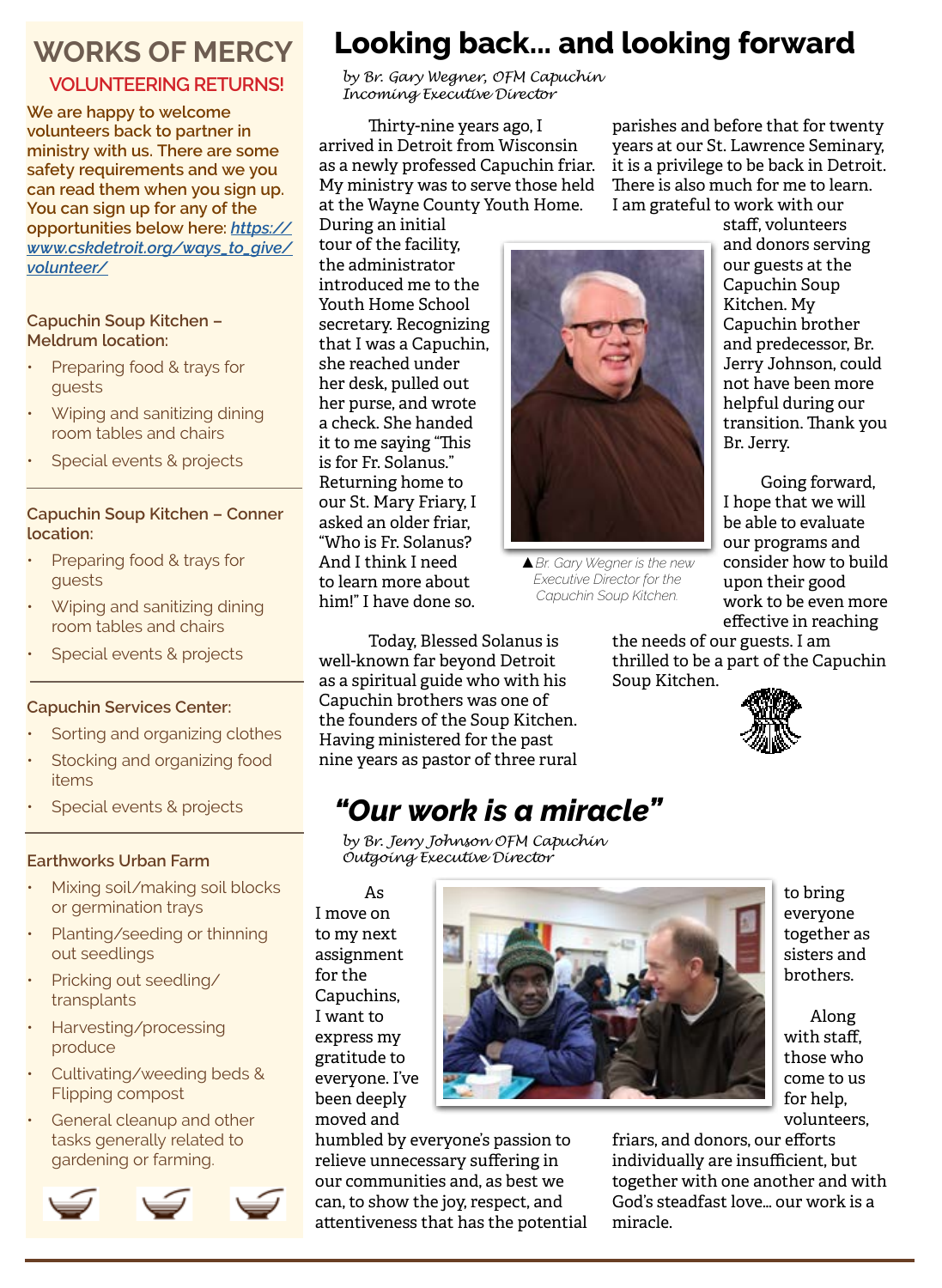# **Rosa Parks Summer Programs Inspire Our Youth**

### *Leadership & Peace Camps Enrich Children's Vacation Time*

Sharing the experience of summers growing up in Philadelphia on his nostalgic track "Summertime," Will Smith sang of summer in the city as "a little bit of a break from the norm."

The Rosa Parks Children's and Youth Program, a program of the Capuchin Soup Kitchen, aims to be just that – a little break from the norm – for area youth through its two summer programs: Peace Camp and Leadership Camp. Peace Camp took place July 12 to July 30 at the Capuchin Soup Kitchen Conner meal program site. Leadership Camp took

logo designs. "It's about learning and having fun while learning," said Davon Mann, program supervisor of the Rosa Parks Children's and Youth Program. For 2021, every Friday at Peace Camp was "carnival day," complete with midway games like skee ball and balloon pop, a cotton candy machine and prizes.

Leadership Camp aims to build new skills for teens in areas such as creative arts, communications, conflict resolution and other areas. Field trips make Leadership Camp an immersive experience for students. This year, students made a campus visit to





▲*Peace Camp participants enjoyed an end of summer carnival.*



▲*Leadership Camp participants learned new skills while climbing the Ropes Course.*

place August 9 through 13. Keeping minds stimulated and bodies in motion when school is out is an important part of the mission of the Rosa Parks Children's and Youth Program.

 Structured like a summer camp experience, Peace Camp features five unique classes covering art therapy, art skills development, drumming, fitness and create, where students flex their design abilities to create distinctive product and Wayne County Community College District. For a fun way to enjoy the outdoors and get some exercise, teens made a field trip to TreeRunners in Bloomfield Hills to do zip lining and run obstacle courses.

Leadership Course content included workshops on distinguishing between healthy and unhealthy relationships and friendships, Internet and social media safety, jobs and careers, college readiness, stress management and goal-setting. Br. Fred Cabras led a workshop on "Where is God in all this?"